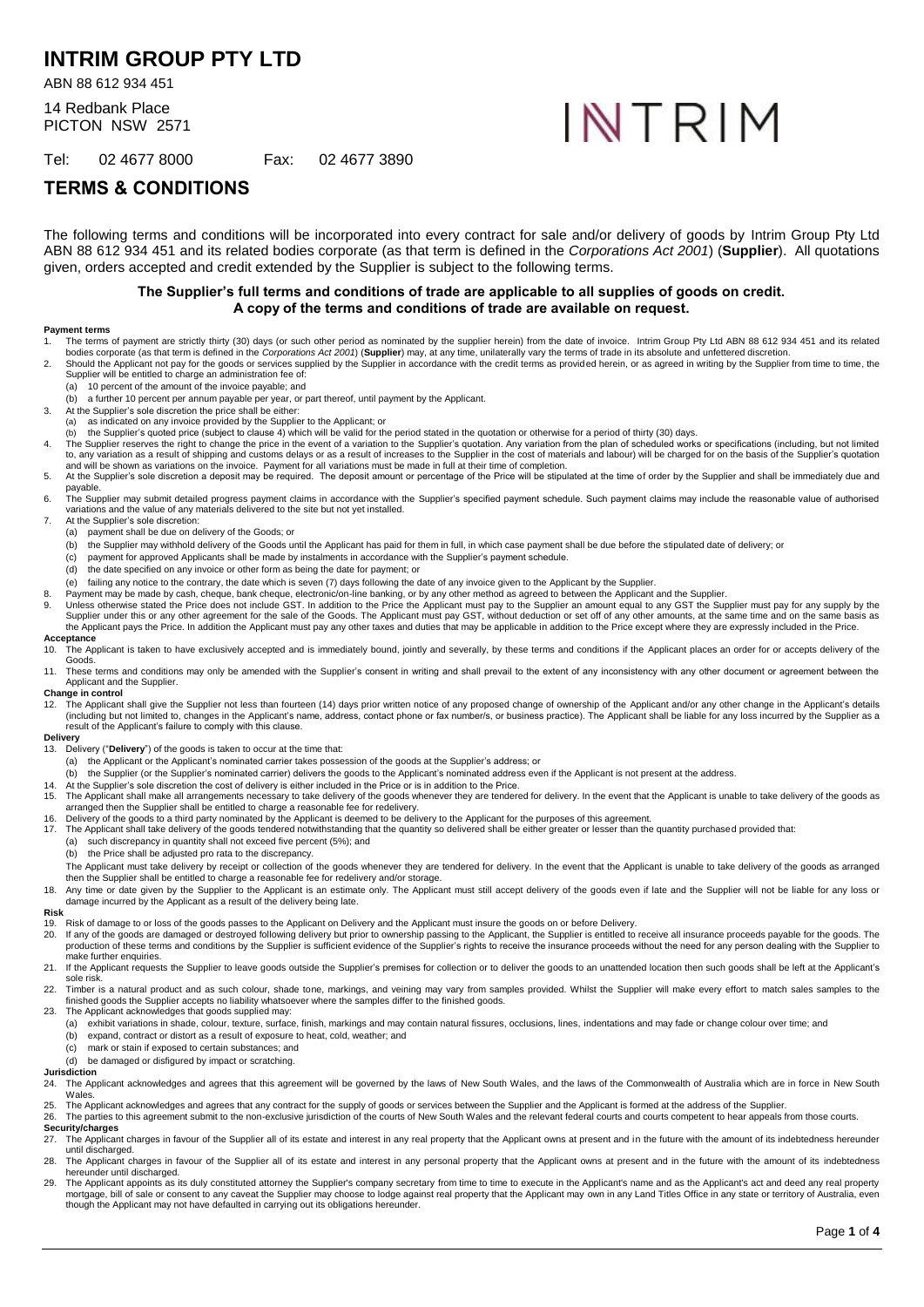30. Where the Applicant has previously entered into an agreement with the Supplier by which the Applicant has granted a charge, mortgage or other security interest (including a security interest as<br>defined in the Personal indirectly create rights, powers or obligations in respect thereto will continue and co-exist with the obligations and security interests created in this agreement and will secure all indebtedness and<br>obligations of the Ap

### **Defects, warranties and returns**

- <span id="page-1-0"></span>The Applicant must inspect the Goods on delivery and must within seven (7) days of delivery notify the Supplier in writing of any evident defect/damage, shortage in quantity, or failure to comply with the description or quote. The Applicant must notify any other alleged defect in the Goods as soon as reasonably possible after any such defect becomes evident. Upon such notification the<br>Applicant must allow the Suppl
- 32. Under applicable State, Territory and Commonwealth Law (including, without limitation the Competition and Consumer Act 2010 (CCA)), certain statutory implied guarantees and warranties<br>(including, without limitation the
- 
- 33. The Supplier acknowledges that nothing in these terms and conditions purports to modify or exclude the Non-Excluded Guarantees.<br>34. Except as expressly set out in these terms and conditions or in respect of the Non-Exc conditions including but not limited to the quality or suitability of the Goods. The Supplier's liability in respect of these warranties is limited to the fullest extent permitted by law.<br>35. If the Applicant is a consumer
- 
- 36. If the Supplier is required to replace the Goods under this clause or the CCA, but is unable to do so, the Supplier may refund any money the Applicant has paid for the Goods.<br>37. If the Applicant is not a consumer with
- (a) limited to the value of any express warranty or warranty card provided to the Applicant by the Supplier in the Supplier's sole discretion;
- (b) limited to any warranty to which the Supplier is entitled, if the Supplier did not manufacture the Goods;<br>(c) otherwise negated absolutely.
- otherwise negated absolutely.
- <span id="page-1-2"></span>38. Subject to this clause[s 31-](#page-1-0) [41,](#page-1-1) returns will only be accepted provided that:
	- (a) the Applicant has complied with the provisions of clause [31;](#page-1-0) and (b) the Supplier has agreed that the Goods are defective; and
	- (b) the Supplier has agreed that the Goods are defective; and (c) the Goods are returned within a reasonable time at the Ap the Goods are returned within a reasonable time at the Applicant's cost (if that cost is not significant); and
	- (d) the Goods are returned in as close a condition to that in which they were delivered as is possible.
- 39. Notwithstanding clause[s 31](#page-1-0) [38](#page-1-2) but subject to the CCA, the Supplier shall not be liable for any defect or damage which may be caused or partly caused by or arise as a result of:
- (a) the Applicant failing to properly maintain or store any Goods;
	- (b) the Applicant using the Goods for any purpose other than that for which they were designed;
	- (c) the Applicant continuing the use of any Goods after any defect became apparent or should have become apparent to a reasonably prudent operator or user;<br>(d) the Applicant failing to follow any instructions or quidelines
	- the Applicant failing to follow any instructions or guidelines provided by the Supplier;
- (e) fair wear and tear, any accident, or act of God.
- 40. The Supplier may in its absolute discretion accept non-defective Goods for return in which case the Supplier may require the Applicant to pay handling fees of up to fifteen percent (15%) of the value of the returned Goods plus any freight costs.
- <span id="page-1-1"></span>41. Notwithstanding anything contained in this clause if the Supplier is required by a law to accept a return then the Supplier will only accept a return on the conditions imposed by that law.

# Default<br>42. W

- Without prejudice to any other remedies the Supplier may have, if at any time the Applicant is in breach of any obligation (including those relating to payment) under these terms and conditions the Supplier may suspend or terminate the supply of Goods to the Applicant. The Supplier will not be liable to the Applicant for any loss or damage the Applicant suffers because the Supplier has exercised its rights under this clause.
- Without prejudice to the Supplier's other remedies at law the Supplier shall be entitled to cancel all or any part of any order of the Applicant which remains unfulfilled and all amounts owing to the Applicant which remain
	- Supplier shall, whether or not due for payment, become immediately payable if:<br>(a) any money payable to the Supplier becomes overdue, or in the Supplier's opinion the Applicant will be unable to make a payment when it fall
	- (b) the Applicant becomes insolvent, convenes a meeting with its creditors or proposes or enters into an arrangement with creditors, or makes an assignment for the benefit of its creditors; or
- (c) a receiver, manager, liquidator (provisional or otherwise) or similar person is appointed in respect of the Applicant or any asset of the Applicant.

**Purpose of credit**<br>44. The Applicant acknowledges and agrees that the credit to be provided to the Applicant by the Supplier is to be applied wholly or predominantly for commercial purposes.

### **Formation of contract**

- 45. Quotations made by the Supplier will not be construed as an offer or obligation to supply in accordance with the quotation. The Supplier reserves the right to accept or reject, at its discretion, any<br>offer to purchase
- 46. Placement of an order, either verbally or in writing, will imply acceptance of the Supplier's offer and of these terms and conditions.

- **Retention of title**<br>47. Title in the g 47. Title in the goods does not pass to the Applicant until the Applicant has made payment in full for the goods and, further, until the Applicant has made payment in full of all the other money owing by<br>the Applicant to t
- 48. Whilst the Applicant has not paid for the goods supplied in full at any time, the Applicant agrees that property and title in the goods will not pass to the Applicant and the Supplier retains the legal and equitable title in those goods supplied and not yet sold.
- 49. Until payment in full has been made to the Supplier, the Applicant will hold the goods in a fiduciary capacity for the Supplier and agrees to store the goods in such a manner that they can be<br>identified as the property
- <span id="page-1-3"></span>50. The Applicant will be entitled to sell the goods in the ordinary course of its business, but until full payment for the goods has been made to the Supplier, the Applicant will sell as agent and bailee for the Supplier and the proceeds of sale of the goods will be held by the Applicant on trust for the Supplier absolutely.<br>51. The Applicant's indebtedness to the Supplier, whether in full or in part, will not be discharge
- Supplier.
- <span id="page-1-4"></span>52. The Applicant agrees that whilst property and title in the goods remains with the Supplier, the Supplier has the right, with or without prior notice to the Applicant, to enter upon any premises occupied by the Applicant (or any receiver, receiver and manager, administrator, liquidator or trustee in bankruptcy of the Applicant) to inspect the goods of the Supplier and to repossess the goods<br>which may be in the App
- 
- 53. The Applicant will be responsible for the Supplier's costs and expenses in exercising its rights under claus[e 52.](#page-1-4) Where the Supplier exercises any power to enter the premises, that entry will not give rise to any actio trademark of the Applicant.
- 55. For the avoidance of doubt, the Supplier's interest constitutes a 'purchase money security interest' pursuant to the PPSA.

# **Cancellation of terms of credit**<br>56. The Supplier reserves the r

Fig. The Supplier reserves the right to withdraw credit at any time, whether the Applicant is in default under the terms of this agreement or not.<br>57. Upon cancellation with or without notice all liabilities incurred by th

### Upon cancellation with or without notice all liabilities incurred by the Applicant become immediately due and payable to the Supplier

# **Indemnity**<br>58. The *I*

The Applicant agrees to indemnify the Supplier and keep the Supplier indemnified against any claim. This indemnity includes any legal fees and expenses the Supplier incurs in order to enforce its rights, on an indemnity basis.

### **Provision of further information**

- 59. The Applicant undertakes to comply with any request by the Supplier to provide further information for the purpose of assessing the Applicant's creditworthiness, including an updated credit
- application.<br>60. If the Applicant is a corporation (with the exception of a public listed company), it must advise the Supplier of any alteration to its corporate structure (for example, by changing directors, shareholders, or its constitution). In the case of a change of directors or shareholders the Supplier may ask for new guarantors to sign a guarantee and indemnity.

**Corporations**<br>61. If the App If the Applicant is a corporation, the Applicant warrants that all of its directors have signed this agreement and that all of its directors will enter into a guarantee and indemnity with the Supplier in relation to the Applicant's obligations to the Supplier.

### **Trustee capacity**<br>62. If the Applica

- 62. If the Applicant is the trustee of a trust (whether disclosed to the Supplier or not), the Applicant warrants to the Supplier that:
- (a) the Applicant enters into this agreement in both its capacity as trustee and in its personal capacity;<br>(b) the Applicant has the right to be indemnified out of trust assets;
- (b) the Applicant has the right to be indemnified out of trust assets;<br>(c) the Applicant has the power under the trust deed to sign this age.
- 
- (c) the Applicant has the power under the trust deed to sign this agreement; and (d) the Applicant will not retire as trustee of the trust or appoint any new or additional trustee without advising the Supplier.
- 63. The Applicant must give the Supplier a copy of the trust deed upon request.

### **Partnership**

- 64. If the Applicant enters into this agreement as partners, the Applicant warrants that all of the partners have signed this agreement and that all of the partners will enter into a guarantee and<br>indemnity with the Suppli
- 65. If the Applicant is a partnership, it must not alter its partnership (for example, adding or removing partners or altering its partnership agreement) without advising the Supplier. In the case of a<br>change of partners,
- **Insolvency**<br>66. If the Applicant becomes insolvent, the Applicant remains liable under this agreement for payment of all liabilities incurred hereunder. The Applicant remains liable under this agreement even if the Supplier receives a dividend or payment as a result of the Applicant being insolvent.

# **Waiver**<br>67. A

- A waiver of any provision or breach of this agreement by the Supplier must be made by an authorised officer of the Supplier in writing. A waiver of any provision or breach of this agreement by the Applicant must be made by the Applicant's authorised officer in writing.
- 68. Until ownership of the goods passes, the Applicant waives its rights it would otherwise have under the PPSA: (a) under section 95 to receive notice of intention to remove an accession;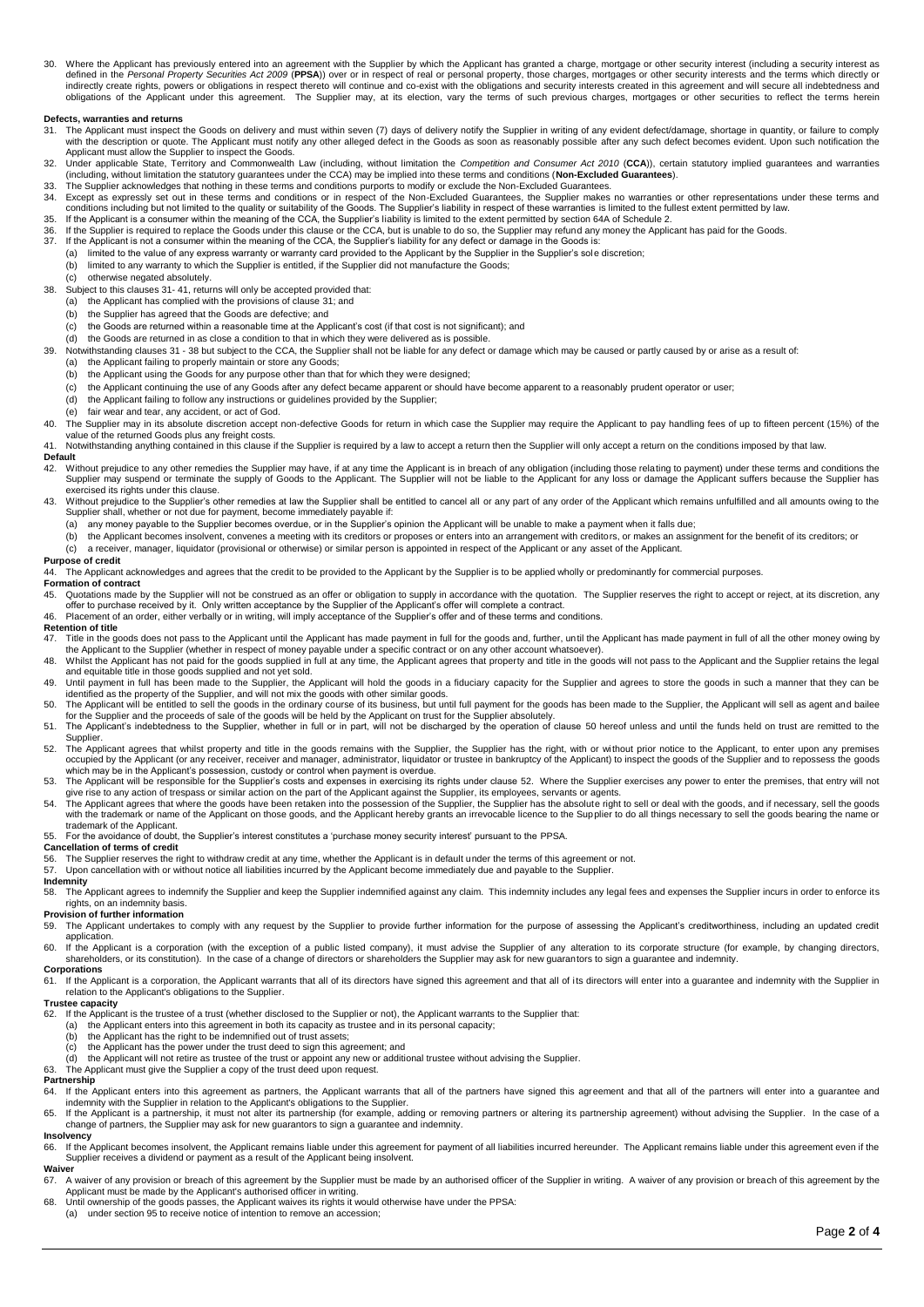(b) under section 118 to receive notice that the Supplier intends to enforce its security interest in accordance with land law;<br>(c) under section 121(4) to receive a notice of enforcement action against liguid assets:

- (c) under section 121(4) to receive a notice of enforcement action against liquid assets;
- (d) under section 129 to receive a notice of disposal of goods by the Supplier purchasing the goods;<br>(e) under section 130 to receive a notice to dispose of goods;
- (e) under section 130 to receive a notice to dispose of goods;
- under section  $132(4)$  to receive a statement of account if no disposal of goods for each 6 month period;
- (f) under section 132(2) to receive a statement of account following disposal of goods;<br>(g) under section 132(4) to receive a statement of account if no disposal of goods for e<br>(h) under section 135 to receive notice of an (h) under section 135 to receive notice of any proposal of the Supplier to retain goods;<br>(i) under section 137(2) to object to any proposal of the Supplier to retain goods;
- under section 137(2) to object to any proposal of the Supplier to retain or dispose of goods;
- $(i)$  under section 142 to redeem the goods;<br>(k) under section 143 to reinstate the securi
- $(k)$  under section 143 to reinstate the security agreement; and  $(l)$  under section 157(1) and 157(3) to receive a notice of any
- under section 157(1) and 157(3) to receive a notice of any verification statement.

### **Costs**

69. The Applicant must pay for its own legal, accounting and business costs and all costs incurred by the Supplier relating to any default by the Applicant. The Applicant must also pay for all stamp duty and other taxes payable on this agreement (if any).

<span id="page-2-0"></span>70. The Applicant will pay the Supplier's costs and disbursements incurred in pursuing any recovery action, or any other claim or remedy, against the Applicant, including collection costs, debt recovery fees and legal costs on an indemnity basis. Such costs and disbursements will be due and payable by the Applicant to the Supplier irrespective of whether pursuit of the recovery action, claim or remedy is successful.

.71. The Applicant acknowledges and agrees that payments by the Applicant will be applied by the Supplier as follows<br>(a) Firstly, in payment of any and all collection costs and legal costs in accordance with clause[s 52](#page-1-4) and

- (b) Secondly, in payment of any interest incurred in accordance with claus[e 77.](#page-2-1)
- (c) Thirdly, in payment of the outstanding invoice(s).
- <span id="page-2-2"></span>72. In circumstances where the Supplier seeks to enforce a purchase money security interest under the PPSA over collateral or proceeds (these terms being consistent with the terms defined in the terms defined in the Suppli of the debt to the purchase money obligation in respect of the collateral and/or proceeds over which the Supplier seeks to enforce its purchase money security interest.
- <span id="page-2-3"></span>73. To the extent that payments have been allocated to invoices by the Supplier in it's business records, the Supplier may, at its sole and unfettered discretion, allocate and/or retrospectively<br>reallocate payments in any
- 74. Payments allocated (and/or reallocated) under claus[e 72](#page-2-2) and/o[r 73](#page-2-3) will be treated as though they were allocated (and/or reallocated) in the manner determined by the Supplier on the date of receipt of payment.

### **Taxes and duty**

75. The Applicant must pay GST on any taxable supply made by the Supplier to the Applicant under this agreement. The payment of GST is in addition to any other consideration payable by the Applicant for a taxable supply.

- If as a result of:
	-
	- (a) any legislation becoming applicable to the subject matter of this agreement; or<br>(b) any changes in legislation or its interpretation by a court of competent jurisdiction or by any authority charged with its administrat
- the Supplier becomes liable to pay any tax, duty, excise or levy in respect of the amounts received from the Applicant, then the Applicant must pay the Supplier these additional amounts on demand.

## **Interest rates**<br>77 The inte

<span id="page-2-1"></span>The interest rate on any outstanding debts is a fixed rate of 15 percent per annum.

**Set-off**<br>78. Al

78. All payments required to be made by the Applicant under this agreement will be made free of any set-off, or counterclaim and without deduction or withholding.<br>79. Any amount due to the Supplier from time to time may be

# **Miscellaneous**<br>80. The Suppl

The Supplier is not liable for any loss caused to the Applicant by reason of strikes, lockouts, fires, riots, war, embargoes, civil commotions, acts of God or any other activity beyond the Supplier's control.

- 81. In relation to the supply of goods, the Supplier's liability is limited to:<br>(a) replacing the goods or supplying similar goods;
	- (a) replacing the goods or supplying similar goods;<br>(b) repairing the goods;
	- (b) repairing the goods;<br>(c) providing the cost fo
	- providing the cost for replacing the goods or for acquiring equivalent goods; and

(d) providing the cost for having the goods repaired. 82. In relation to the supply of services, the Supplier's liability is limited to:

(a) supplying the service again; or

- providing for the cost of having the services supplied again.
- 83. The Supplier is not liable, whether claims are made or not, for loss of profit, economic or financial loss, damages, consequential loss, loss of opportunity or benefit, loss of a right or any other indirect loss suffered by the Applicant.
- 84. The Applicant will, at the request of the Supplier, execute documents and do such further acts as may be required for the Supplier to register the security interest granted by the Applicant under the
- PPSA.<br>85. The Applicant agrees to accept service of any document required to be served, including any notice under this agreement or the PPSA or any originating process, by prepaid post at any address nominated in this application or any other address later notified to the Supplier by the Applicant or the Applicant's authorised representative.
- 
- 86. The Applicant further agrees that where we have rights in addition to those under part 4 of the PPSA, those rights will continue to apply.<br>87. The Applicant irrevocably grants to the Supplier the right to enter upo result of such exercise.
- 88. Nothing in this agreement shall be read or applied so as to purport to exclude, restrict or modify or have the effect of excluding, restricting or modifying the application in relation to the supply of any goods and/or services pursuant to this agreement of all or any of the provisions the *CCA* or any relevant State or Federal Legislation which by law cannot be excluded, restricted or modified.

## **Severance**<br>89 If any

89. If any provision of this agreement is not enforceable in accordance with its terms, other provisions which are self-sustaining are, and continue to be, enforceable in accordance with their terms.<br>90. If any part of thi

- **Variation** 91. The Applicant agrees that these terms and conditions may be varied, added to, or amended by an authorised officer of the Supplier at any time by written notice to the Applicant.<br>92 Any proposed variation to these terms
- 92. Any proposed variation to these terms and conditions by the Applicant must be requested in writing. The Supplier may refuse any such request without providing reasons either orally or in writing.<br>93. Variations request

### **Consent to register**

94. The Applicant hereby consents to the Supplier recording the details of this Agreement on the Personal Property Securities Register and agrees to do all things necessary and reasonably required<br>by the Supplier to effect

### 95. The Applicant waives any right or entitlement to receive notice of the registration of any security interest(s) created by this instrument on the Personal Property Securities Register.

- **Entire agreement**<br>96. This agreement 96. This agreement constitutes the entire agreement between the parties relating in any way to its subject matter. All previous negotiations, understandings, representations, warranties, memoranda or<br>commitments about the meaning or interpretation of this agreement or constitutes any collateral agreement, warranty or understanding.<br>97. Notwithstanding the preceding paragraph, in circumstances where there is a pre-existing written credit agr
- this agreement will constitute a variation of the Original Agreement whereby the terms of the Original Agreement are deleted and replaced with the terms herein, unless the terms of the Original<br>Agreement are otherwise expr **Privacy Act**

98. The Applicant agrees to the terms of the Privacy Statement pursuant to the *Privacy Act 1988* (as amended by the *Privacy Amendment (Enhancing Privacy Protection) Act 2012* contained in this document.